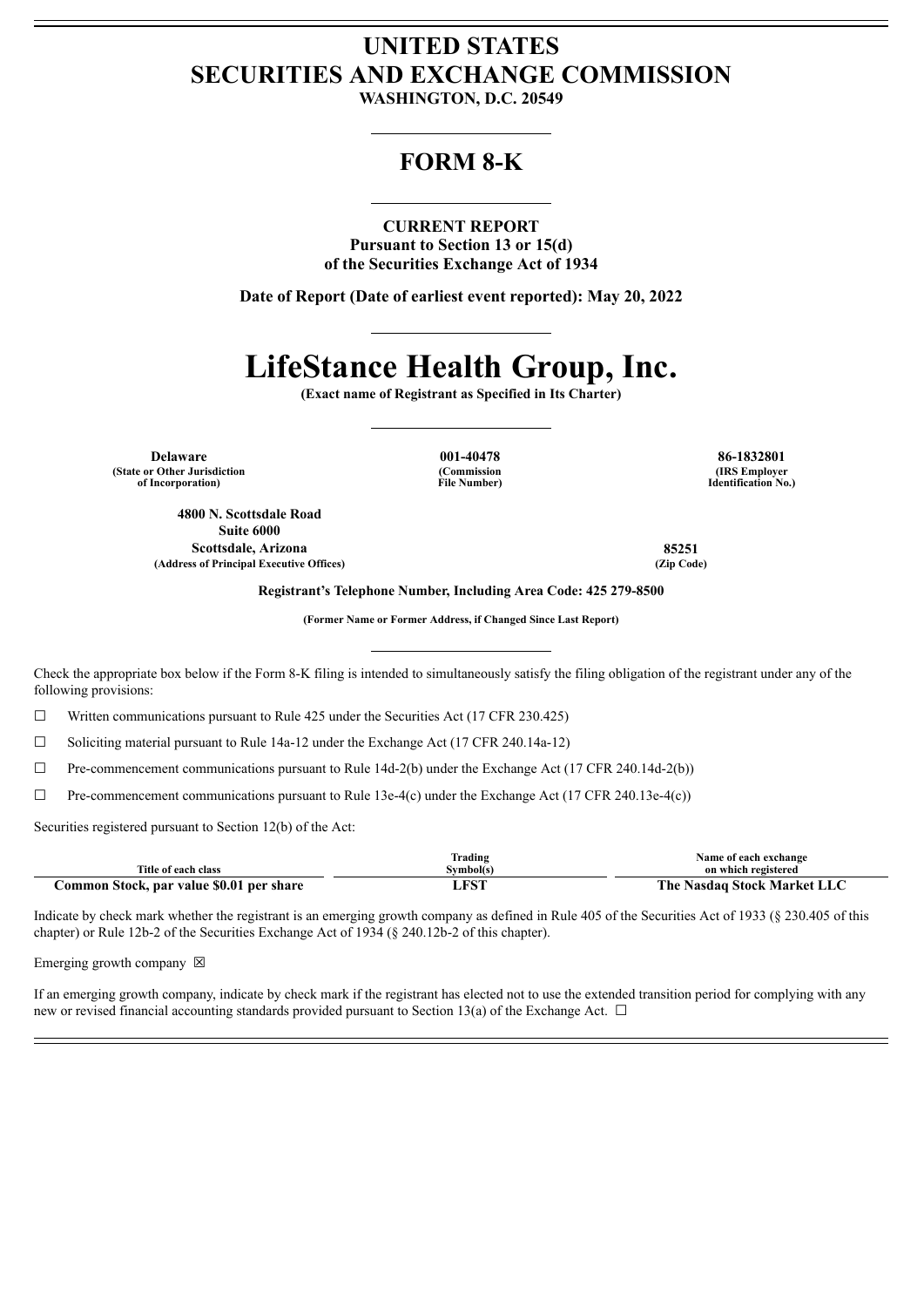#### Item 5.02 Departure of Directors or Certain Officers; Election of Directors; Appointment of Certain Officers; Compensatory **Arrangements of Certain Officers.**

On May 20, 2021, Gwendolyn Booth, the Chief Operating Officer of LifeStance Health Group, Inc. (the "Company"), notified the Company of her decision to retire from the Company, effective July 1, 2022. Following her retirement, Ms. Booth will serve as a consultant to the Company and will serve as executive director of the LifeStance Health Foundation. In connection with her departure, Ms. Booth and the Company have entered into a Separation and General Release Agreement (the "Separation Agreement"), an Independent Contractor Agreement (the "Consulting Agreement"), an Amendment to Restricted Stock Unit Award Agreement (the "RSU Amendment") and an Amendment to Stock Transfer Restriction Agreement (the "Stock Transfer Amendment," the Separation Agreement, the Consulting Agreement, the RSU Amendment and the Stock Transfer Amendment, together referred to as the "Separation Documents"). Under the Separation Documents, Ms. Booth will receive \$13,750 per month in respect of her consulting services to the Company including her role as the Executive Director of the LifeStance Foundation and the restricted stock units previously granted to Ms. Booth will continue to be eligible to vest based on her continued service, except that the vesting schedule was modified such that one-third of the RSUs are eligible to vest on the on the first anniversary of the grant date and the remaining two-thirds of the RSUs are eligible to vest on the second anniversary thereof. In addition, pursuant to the Stock Transfer Amendment, Ms. Booth agreed that until the two-year anniversary of the Company's initial public offering, Company equity owned by Ms. Booth will remain subject to certain transfer restrictions. Under the Separation Documents, Ms. Booth agreed to a release of claims in favor of the Company and its affiliates.

The foregoing descriptions of the Separation Documents do not purport to be complete and are qualified in their entirety by the full text of the agreements, a copies of which will be filed as exhibits to the Company's Quarterly Report on Form 10-Q for the quarter ended June 30, 2022.

On May 20, 2022, the Board of Directors of the Company approved the appointment of Danish Qureshi, the Company's Chief Growth Officer, as Chief Operating Officer, effective July 1, 2022.

#### **Item 7.01 Regulation FD Disclosure**

A copy of the press release announcing Ms. Booth's retirement and Mr. Qureshi's appointment is attached hereto as Exhibit 99.1. The information furnished under Item 7.01 of this Current Report on Form 8-K, including the exhibit, shall not be deemed "filed" for purposes of Section 18 of the Exchange Act, nor shall it be deemed incorporated by reference into LifeStance Health Group's filings with the SEC under the Securities Act or the Exchange Act, except as shall be expressly set forth by specific reference in such a filing.

#### **Item 9.01 Financial Statements and Exhibits.**

#### **(d) Exhibits**

| Exhibit<br>No. | <b>Description</b>                                                     |
|----------------|------------------------------------------------------------------------|
| 99.1           | Press Release issued by LifeStance Health Group, Inc. on May 23, 2022. |
| 104            | Cover Page Interactive Data File (embedded with Inline XBRL document)  |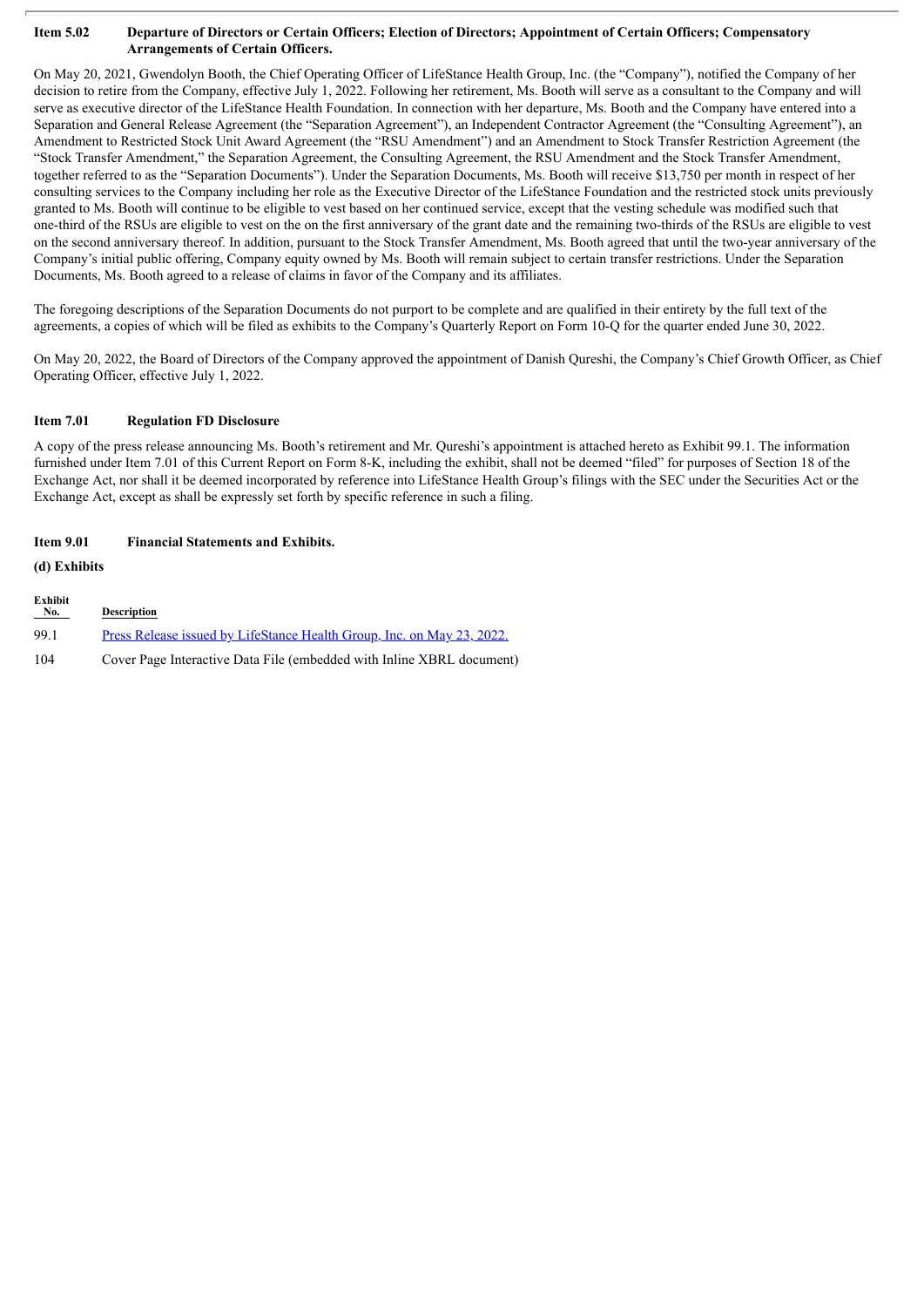**SIGNATURE**

Pursuant to the requirements of the Securities Exchange Act of 1934, the registrant has duly caused this report to be signed on its behalf by the undersigned hereunto duly authorized.

Date: May 23, 2022 By:

#### **LIFESTANCE HEALTH GROUP, INC.**

/s/ Ryan Pardo

Name: Ryan Pardo<br>Title: Chief Legal

Chief Legal Officer and Secretary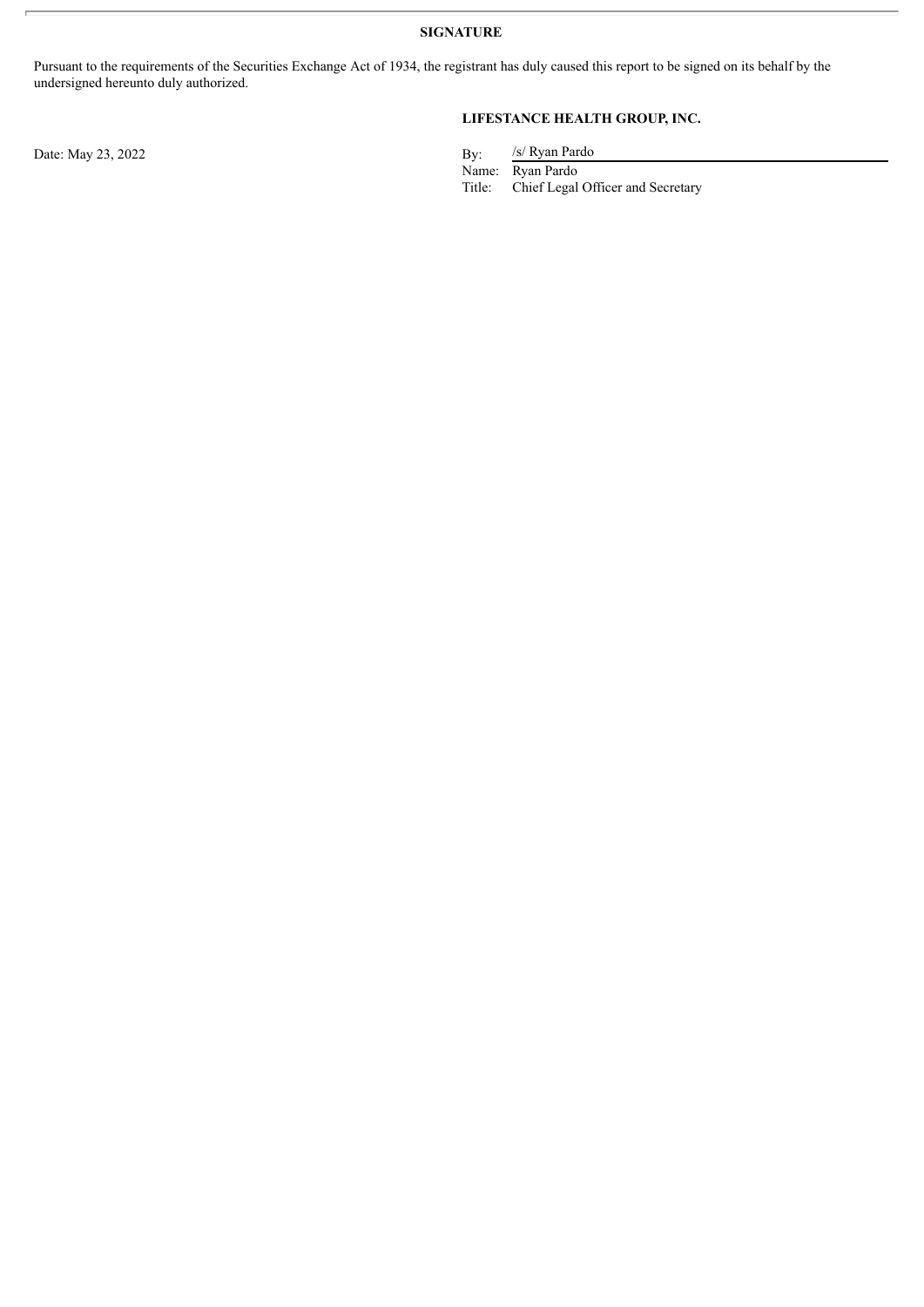#### <span id="page-3-0"></span>**LIFESTANCE HEALTH NAMES DANISH QURESHI AS CHIEF OPERATING OFFICER, EFFECTIVE JULY 1, 2022**

#### *Gwen Booth Retiring from COO Role; Appointed as Executive Director, LifeStance Health Foundation*

**SCOTTSDALE, Ariz.—May 23, 2022—**LifeStance Health (NASDAQ: LFST), one of the nation's largest providers of outpatient mental healthcare, today announced that its Board of Directors approved the appointment of Danish Qureshi, currently Chief Growth Officer, LifeStance, as the company's next Chief Operating Officer, effective July 1, 2022. Gwen Booth, who has served as COO since the company's founding in 2017, is retiring from her operating role and will become the first Executive Director of LifeStance Health Foundation (the "Foundation"). Established in 2021, the Foundation is  $a\ 501(c)(3)$  non-profit organization that was endowed to award grants, make scholarships and support organizations that share LifeStance's vision to improve mental health access.

"As a highly-experienced healthcare executive and founding member of the LifeStance team, Danish is well-positioned to successfully guide our business through its next phase of growth," said Michael Lester, Chairman and CEO, LifeStance. "Danish has been instrumental in the success of our organic growth engine and the rapid scaling of our business since inception. He has an excellent track record delivering against our long-term strategic priorities, and we are confident that he will excel in this new role."

"I'm excited to step into this new role and build on the strong foundation developed by Gwen and our entire operations team," said Qureshi. "There has never been a more important time to increase access to trusted, affordable and personalized mental healthcare. We are committed to delivering positive outcomes for our patients, employees and shareholders, and in doing so, make significant progress toward our vision of a truly healthy society where mental and physical healthcare are unified to make lives better. Gwen has been a trusted partner since the founding of the company, and I look forward to working closely together during this transition."

"On behalf of our executive leadership team and all our teams across the country, we are grateful for Gwen's contributions during her tenure. We're delighted that she will continue to support LifeStance's commitment to reimagining mental health through the Foundation," added Lester.

"I'm extremely proud of LifeStance's success and what we've achieved to make high-quality mental healthcare widely available across the country," said Booth. "I'm grateful to every single LifeStance team member who has contributed to advancing our mission, and I look forward to combining my passion for enhancing access to care with non-profit work by leading the Foundation."

#### **ABOUT DANISH QURESHI**

In his current role as Chief Growth Officer, Qureshi oversees all organic growth initiatives for the company. He leads clinician recruiting, de novo center openings, payor contracting, customer care and national marketing. Previously, Qureshi was the SVP of Strategic Initiatives at Accelecare Wound Centers, Inc. and COO of the post-acute division, Accelecare Wound Professionals, LLC. While at Accelecare, he grew the post-acute division into a nationwide network of 400 skilled nursing facilities under contract, with physicians employed across 22 states. Prior to Accelecare, Qureshi worked at Nautic Partners, a mid-market private equity firm, with a sector focus on healthcare. He began his career as a management consultant with Bain & Company. Qureshi received his B.A. from Northwestern University.